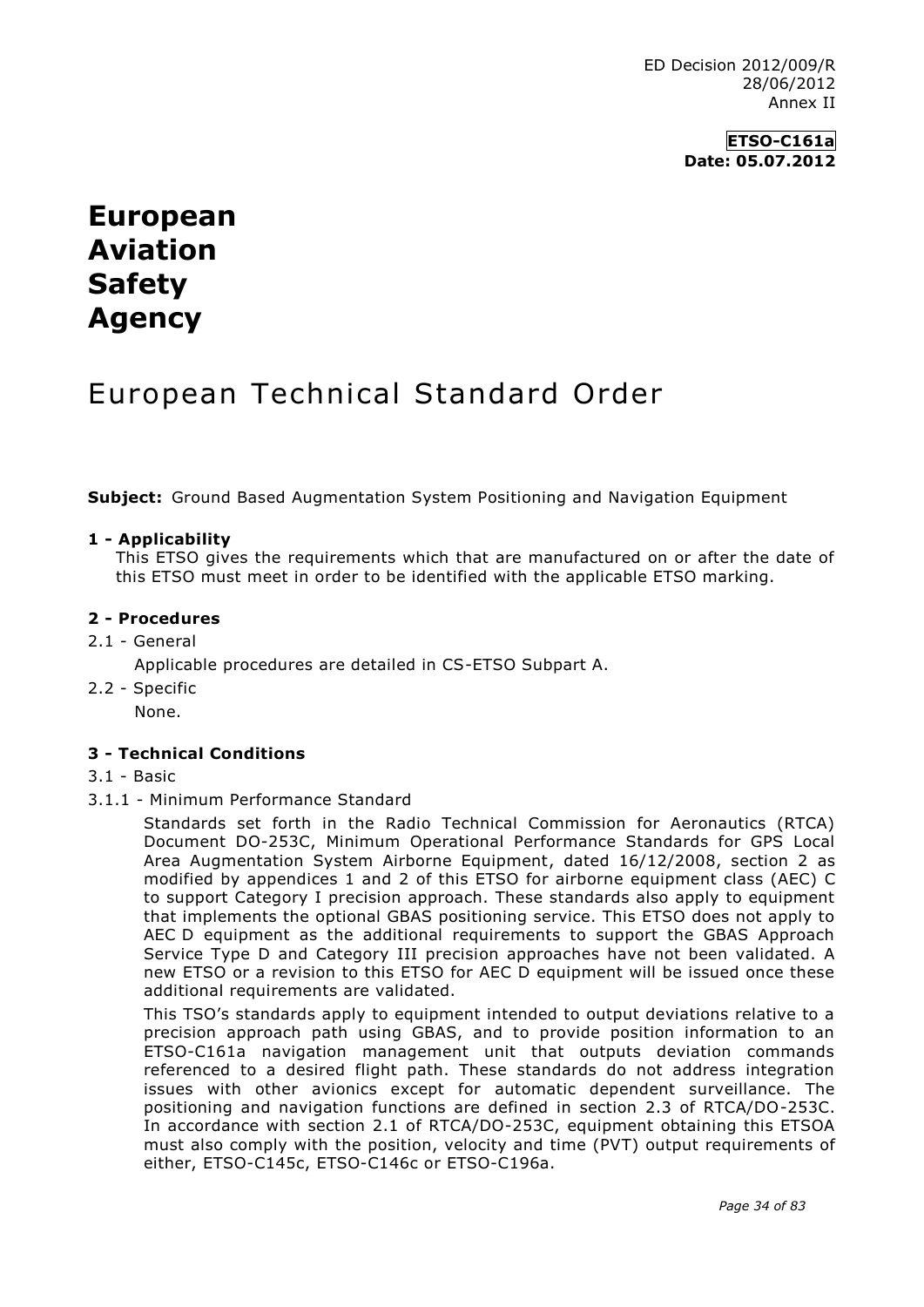# **ETSO-C161a Date: 05.07.2012**

Note: ETSO-C196a, which is based on RTCA/DO-316, Minimum Operational<br>Performance Standards for Global Positioning System/Aircraft Based Performance Standards for Global Positioning System/Aircraft Based Augmentation System Airborne Equipment, is not referenced in RTCA DO-253C. RTCA/DO-316 was published after the publication of DO-253C. ETSO-C129a is not applicable to this ETSO.

3.1.2 - Environmental Standard

See CS-ETSO Subpart A paragraph 2.1. The required performance is defined in RTCA/DO253C section 2.4.

3.1.3 – Computer Software

See CS-ETSO Subpart A paragraph 2.2.

3.1.4 - Electronic Hardware Qualification

See CS-ETSO Subpart A paragraph 2.3.

- 3.2 Specific
- 3.2.1 Failure Condition Classification

See CS-ETSO Subpart A paragraph 2.4.

Failure of the function defined in paragraph 3.1.1 of this ETSO has been determined to be a major failure condition for the malfunction of position data and a hazardous failure condition for the malfunction of precision approach navigation data.

Failure of the function defined in paragraph 3.1.1 of this ETSO has been determined to be a minor failure condition for the loss of position data and a minor failure condition for the loss of precision approach navigation data.

### **4 - Marking**

4.1 - General

Marking as detailed in CS-ETSO Subpart A paragraph 1.2.

4.2 - Specific

None

#### **5 - Availability of Referenced Document**

See CS-ETSO Subpart A paragraph 3.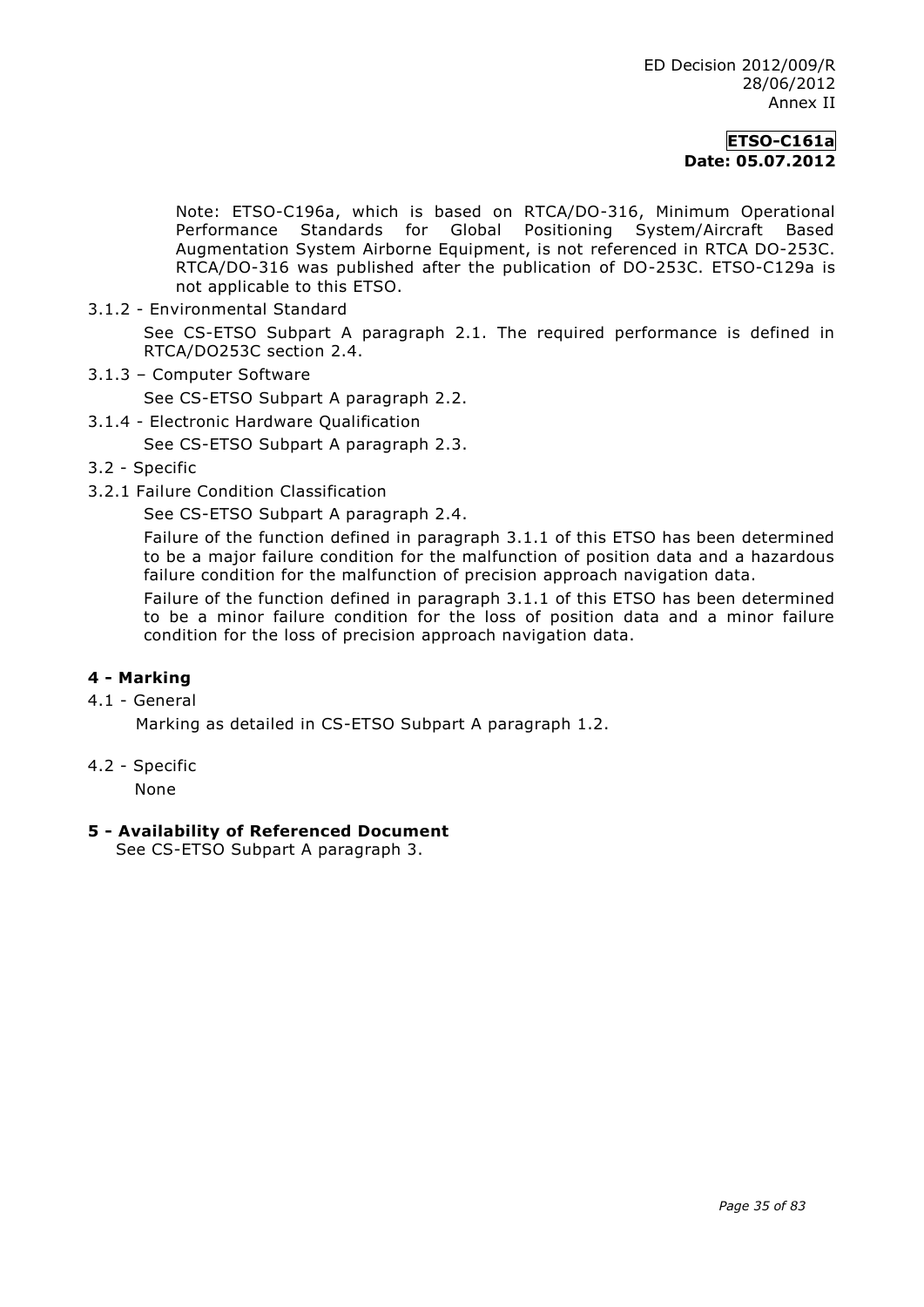### **ETSO-C161a Appendix 1 Date: 05.07.2012**

# **APPENDIX 1. MINIMUM PERFORMANCE STANDARD FOR GROUND BASED AUGMENTATION SYSTEM POSITIONING AND NAVIGATION EQUIPMENT**

This Appendix prescribes the minimum performance standards (MPS) for GBAS equipment for airborne equipment class (AEC) C and equipment using the GBAS Positioning Service*.* The applicable standard is RTCA/DO-253C, *Minimum Operational Performance Standards for GPS Local Area Augmentation System Airborne Equipment*, dated 16/12/2008, section 2. The applicable standard is modified as follows:

**1.** Except as modified by appendix 2 of this ETSO, for all RTCA/DO-253C references to RTCA/DO 246(), use RTCA/DO-246B, *GNSS-Based Precision Approach Local Area Augmentation System (LAAS) Signal-In-Space Interface Control Document (ICD)*, dated 28/11/2001.

**2.** Page 35, section 2.3.6.4.1, *modify* Table 2-7 and the note under the table as highlighted below (rest of section unchanged):

| Region<br>(see<br>Figure<br>$2-3)$ | 3 dB Pre-correlation bandwidth, BW                                                                                                                                                            | Average<br>Correlator<br>Spacing<br>$(d_1 \text{ and } 2d_1)$<br>[C/A chips] | Instantaneous Differential<br>Correlator<br>Spacing $(d_1)$<br>and $2d_1$ )<br>[C/A chips] | Group<br>Delay                 | Applicable<br><b>AEC</b> |
|------------------------------------|-----------------------------------------------------------------------------------------------------------------------------------------------------------------------------------------------|------------------------------------------------------------------------------|--------------------------------------------------------------------------------------------|--------------------------------|--------------------------|
| $\mathbf{1}$                       | $(-50*x)+12<$ BW $\leq$ 7 MHz                                                                                                                                                                 | $0.1 - 0.2$                                                                  | $0.09 - 0.22$                                                                              | ≤ 600 ns $-$<br>$D_A - D_C$    | C                        |
|                                    | $2$ <bw<math>\leq7 MHz</bw<math>                                                                                                                                                              | $0.2 - 0.6$                                                                  | $0.18 - 0.65$                                                                              |                                |                          |
| $\overline{2}$                     | $(-50*x) + 12 < BW \le (133.33*x) + 2.667$<br><b>MHz</b>                                                                                                                                      | $0.07 - 0.085$                                                               | 0.063-0.094                                                                                | $\leq$ 150 ns -<br>$D_A - D_C$ | C & D                    |
|                                    | $(-50*x) + 12 < BW \le 14 MHz$                                                                                                                                                                | $0.085 - 0.1$                                                                | $0.077 - 0.11$                                                                             |                                |                          |
|                                    | $7 < B W \le 14$ MHz                                                                                                                                                                          | $0.1 - 0.24$                                                                 | $0.09 - 0.26$                                                                              |                                |                          |
| 3                                  | 14 <bw≤16 mhz<="" td=""><td><math>0.1 - 0.24</math></td><td><math>0.09 - 0.26</math></td><td rowspan="2"><math>\leq</math> 150 ns -<br/><math>D_A - D_C</math></td><td>C &amp; D</td></bw≤16> | $0.1 - 0.24$                                                                 | $0.09 - 0.26$                                                                              | $\leq$ 150 ns -<br>$D_A - D_C$ | C & D                    |
|                                    | $(133.33*x)+2.667<BW\leq16MHz$                                                                                                                                                                | $0.085 - 0.1$                                                                | $0.077 - 0.11$                                                                             |                                |                          |

# **Table 2-7 GPS Tracking Constraints for DD DLL Discriminators**

Note (1): D<sub>A</sub> is the differential group delay contribution of the antenna through the output of *the pre-amp. D<sup>C</sup> is the differential group delay contribution of the installation specific connection between the antenna and the PAN equipment*.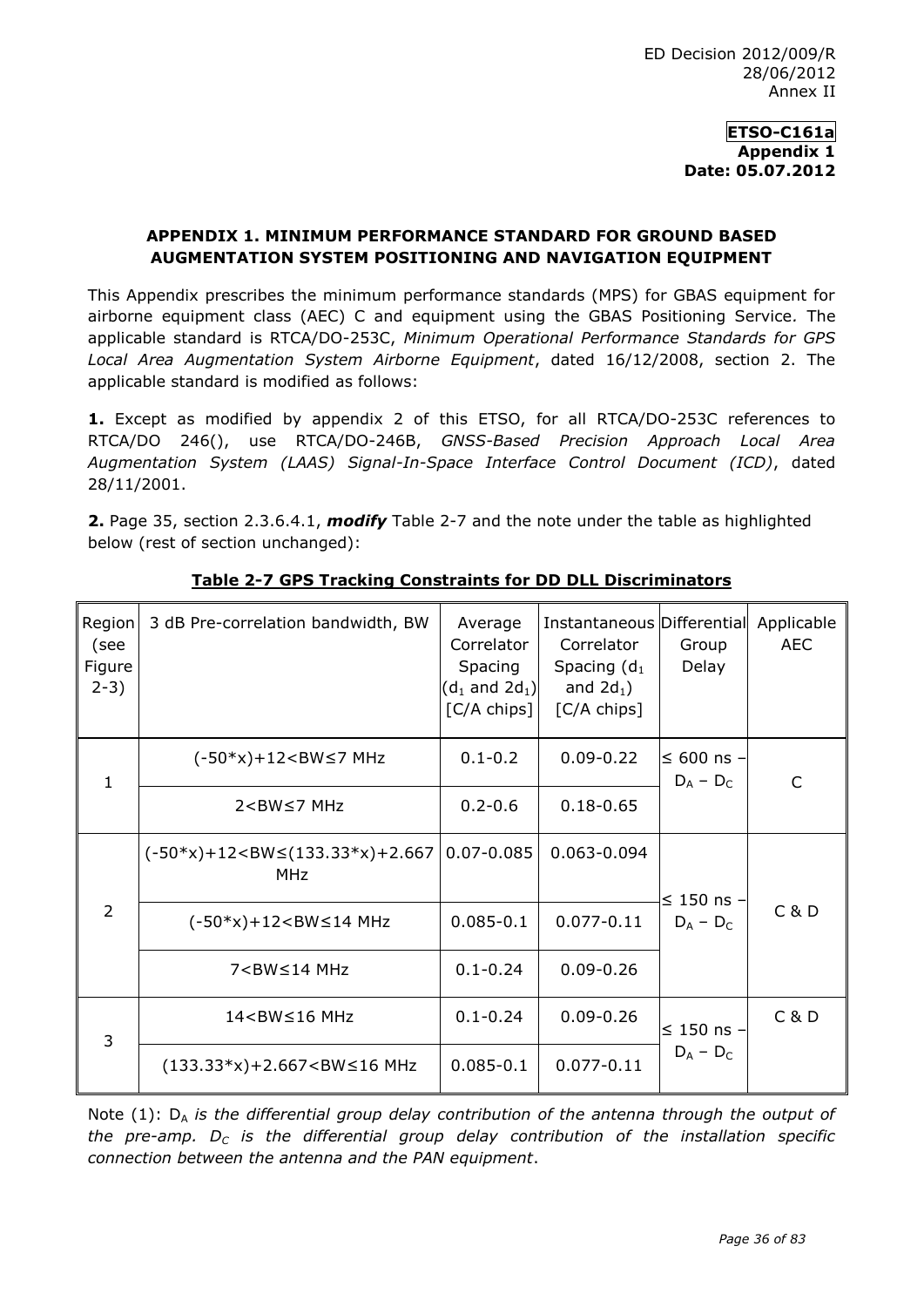### **ETSO-C161a Appendix 1 Date: 05.07.2012**

Note (2): x denotes the average correlator spacing for  $d_1$  in C/A chips.

**3.** Page 49, section 2.3.8.1.3, *add* a new paragraph g. to the list of conditions as follows:

g) The distance (slant range) between the aircraft and the GBAS reference point is less than the maximum GBAS usable distance, if the maximum GBAS usable distance  $(D_{max})$ is provided in the Type 2 message being used *[LAAS-281]*.

**4.** Page 57, section 2.3.9.5, **replace** the differential correction magnitude check, δPR<sub>i</sub> equation as follows:

 $δPR<sub>i</sub> = PRC<sub>i</sub> + RRC<sub>i</sub><sup>*</sup>(t-t<sub>zcount</sub>) + TC<sub>i</sub>$ 

**5.** Page A-6, **replace** the Maximum Use Distance (D<sub>max</sub>) definition as follows:

**Maximum Use Distance (Dmax)** – the maximum distance from the GBAS reference point for which the integrity is assured.

**6.** If a manufacturer elects to provide the authentication capability in its equipment as specified in section 2.3.7.3 of RTCA/DO-253C, the equipment shall also perform the differential correction magnitude check in section 2.3.9.5.

NOTE: There are additional sections of RTCA DO-246D that are applicable when VDB authentication is implemented. These are specified in appendix **2**.

| LAAS Requirement Designator [LAAS-xxx] | Change Status from DO-253C         |
|----------------------------------------|------------------------------------|
| 093                                    | Changed                            |
| 123                                    | Changed                            |
| 281                                    | Added                              |
| 351 and 352                            | New application (see item 6 above) |

7. Summary of ETSO changes relative to DO-253C.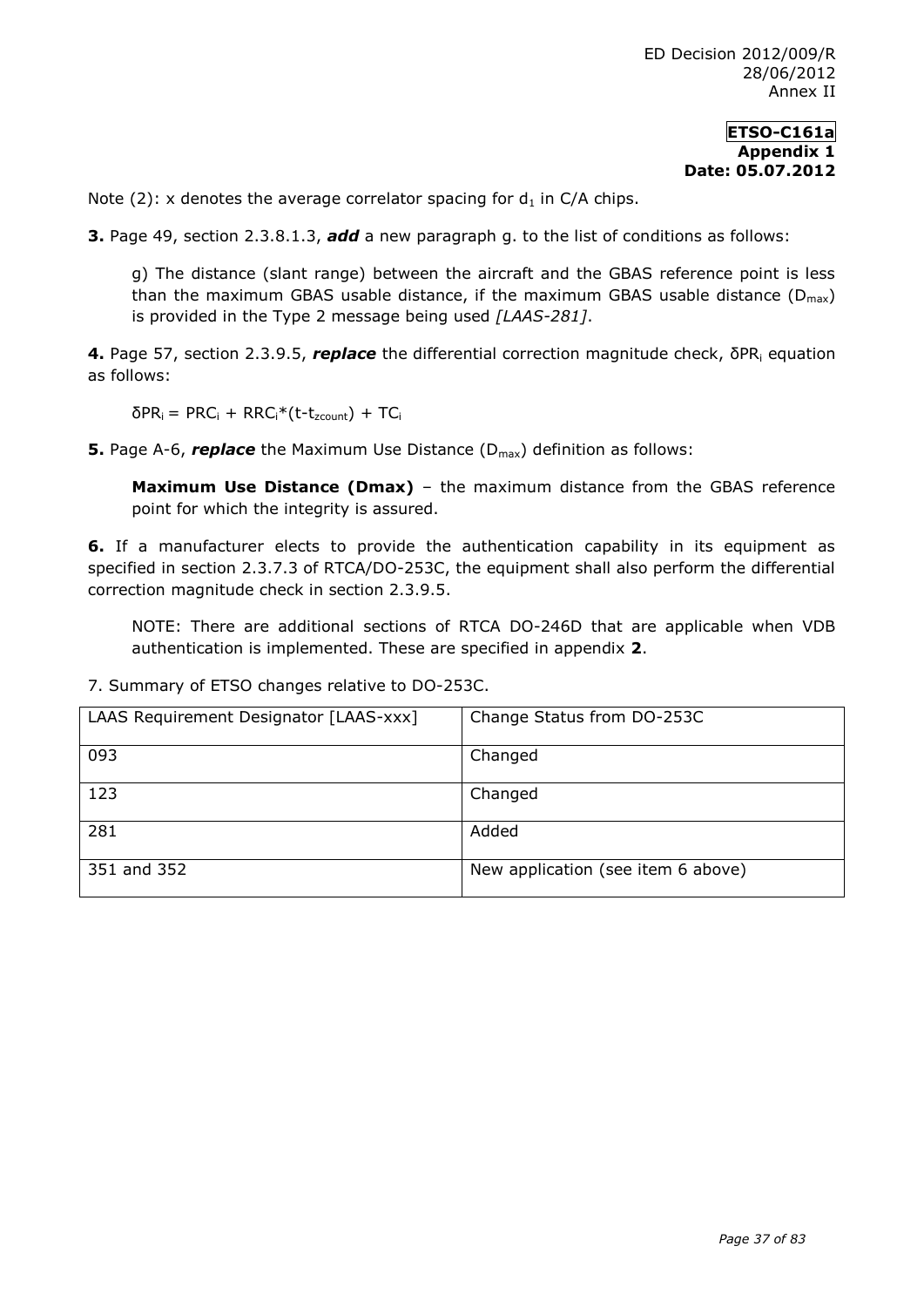**ETSO-C161a Appendix 2 Date: 05.07.2012**

# **APPENDIX 2. MINIMUM PERFORMANCE STANDARD FOR GNSS-BASED PRECISION APPROACH LOCAL AREA AUGMENTATION SYSTEM (LAAS) SIGNAL-IN-SPACE INTERFACE CONTROL DOCUMENT (ICD)**

This Appendix prescribes the interface control document for GBAS as it applies to AEC C for this ETSO. The applicable standard is RTCA/DO-246B, GNSS-Based Precision Approach Local Area Augmentation System (LAAS) Signal-in-Space Interface Control Document, dated 28 November 2001. The applicable standard is modified as follows:

**1.** Page 22, *replace* the ephemeris CRC bit order of transmission in section 2.4.3.2. *Message Type 1* parameters, *with* the updated definition in the latest revision, RTCA/DO-246D, dated December 16, 2008, section 2.4.3.2.

NOTE: This change reorders the bits of the ephemeris CRC from their previous transmission order of r1, r2, r3, r4 … r16, where r1 is the least significant bit and bit r16 is the most significant bit, to  $r9$ ,  $r10$ ,  $r11$  ...  $r16$ , followed by  $r1$ ,  $r2$ , ...  $r8$ , where  $r9$  and  $r1$ are the first bits of each bite into the bit scrambler. This change is not backwards compatible with the existing standard. The change was adopted for compatibility with a significant number of current implementations of ground equipment and avionics. This change affects [LAAS-107], [LAAS-117], [LAAS-118], and [LAAS-214]. Other changes to RTCA/DO-246B, reflected in RTCA/DO-246D, to support the newly incorporated GBAS Approach Service Type D are not relevant for this ETSO and should not be implemented.

**2.** Appendix A, *replace* appendix A, *Cyclic Redundancy Checks (CRCs)*, *with* RTCA/DO-246D, Appendix A.

**3.** Page B-2, *replace* Table B-1 *Example of Type 1 Message*, with RTCA/DO-246D, Table B-1.

**4.** Page B-4, *replace* Table B-2 *Example of Type 1 and Type 2 Messages in One Burst with* RTCA/DO-246D, Table B-2.

**5.** Page B-7, *replace* Table B-3 *Example of Type 4 Message with* RTCA/DO-246D, Table B-4 as modified below for the runway number valid range.

The valid range for runway number is 1-36.

**6.** Page B-10, *replace* Table B-4 *Example of Type 5 Message with* RTCA/DO-246D, appendix B, Table B-6, *Example of Type 5 Message*.

**7.** If a manufacturer elects to provide the authentication capability in its equipment as specified in section 2.3.7.3 of RTCA/DO-253C, the following paragraphs from RTCA/DO-246D, dated 16/12/2008 are applicable:

a. *Message Type 2, Additional Data Block 4, VDB Authentication Parameters* description and Table 2-16 in DO-246D, section 2.4.4.1, pages 33 and 35.

b. *Message Type 3 – Null Message* and Table 2-17 *Format of Message Type 3* in DO-246D, section 2.4.5, page 37.